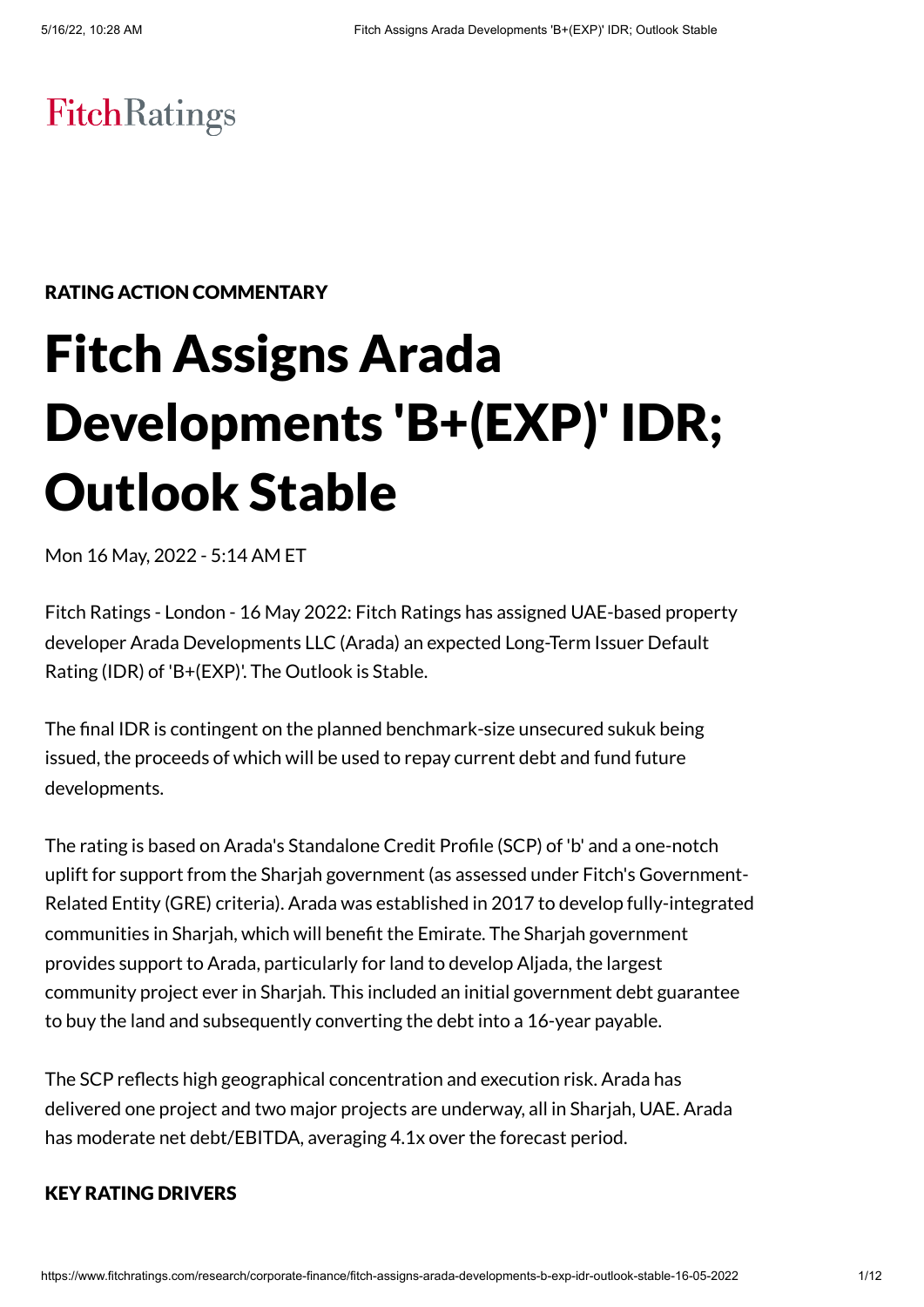**Focus on Sharjah:** Master-plan community development in Sharjah has been minimal, especially compared with Dubai and Abu Dhabi. Arada's projects include residential assets with extensive public parks, as well as commercial, retail, hospitality, leisure and education assets in areas where these facilities are limited. These projects will benefit residents as well as the wider community and should help attract home buyers from across UAE and elsewhere, diversify the economy and bring more direct investment.

**Limited History:** Arada has launched three community projects to date, one of which, Nasma Residences, comprising 1,117 townhouses and villas, was delivered on time. In September 2017, Arada launched Aljada, Sharjah's largest ever mixed-use development, covering 2.2 million square metres (sq m) with 14 build phases (four are underway). There will be around 25,000 apartments, townhouses and villas for some 70,000 residents with significant green space, as well as retail, commercial, education and other assets. Arada has delivered about 1,500 units, one school and some retail and leisure assets to date. The company's third project, Masaar, is an upscale forested community of 4,000 units on 1.8 million sq m launched in January 2021. While sales across the projects have been strong to date, Arada needs to deliver units to generate cash flows. Material delays will weaken financial metrics.

**Bottom-up Rating Approach:** As an integral part of Sharjah's development plans for the real estate sector, Arada benefits from government support. We view the history of support as strong, as evidenced by a past debt guarantee for Arada financial obligations. The government has also provided extended payment plans for the Aljada land acquisition, spreading payments over 16 years, helping Arada substantially increase its landbank. Under GRE criteria, we view status control and ownership, as well as sociopolitical implications of default, as 'moderate', but the financial implications of default as 'weak'.

Arada also receives support for municipal or regulatory approvals, reducing execution risks and costs. However, government support is for projects, rather than for the overall company, and the government is not obliged to support Arada for projects outside Sharjah or in the future. We therefore rate the company on a bottom-up basis, adding a one-notch uplift to the SCP.

**Material Project and Geographic Concentration:** Arada is almost entirely exposed to the small, developing, Sharjah market. Although it has a strong market position, having delivered around two-thirds of residential units in the Emirate over the past two years, significant development risk remains in Aljada and Masaar. Arada will expand geographically, having acquired a 25,000 sq m beachfront plot on Dubai's Palm Jumeirah for a high-end mixed-used project launching in 3Q22. There will be no government support.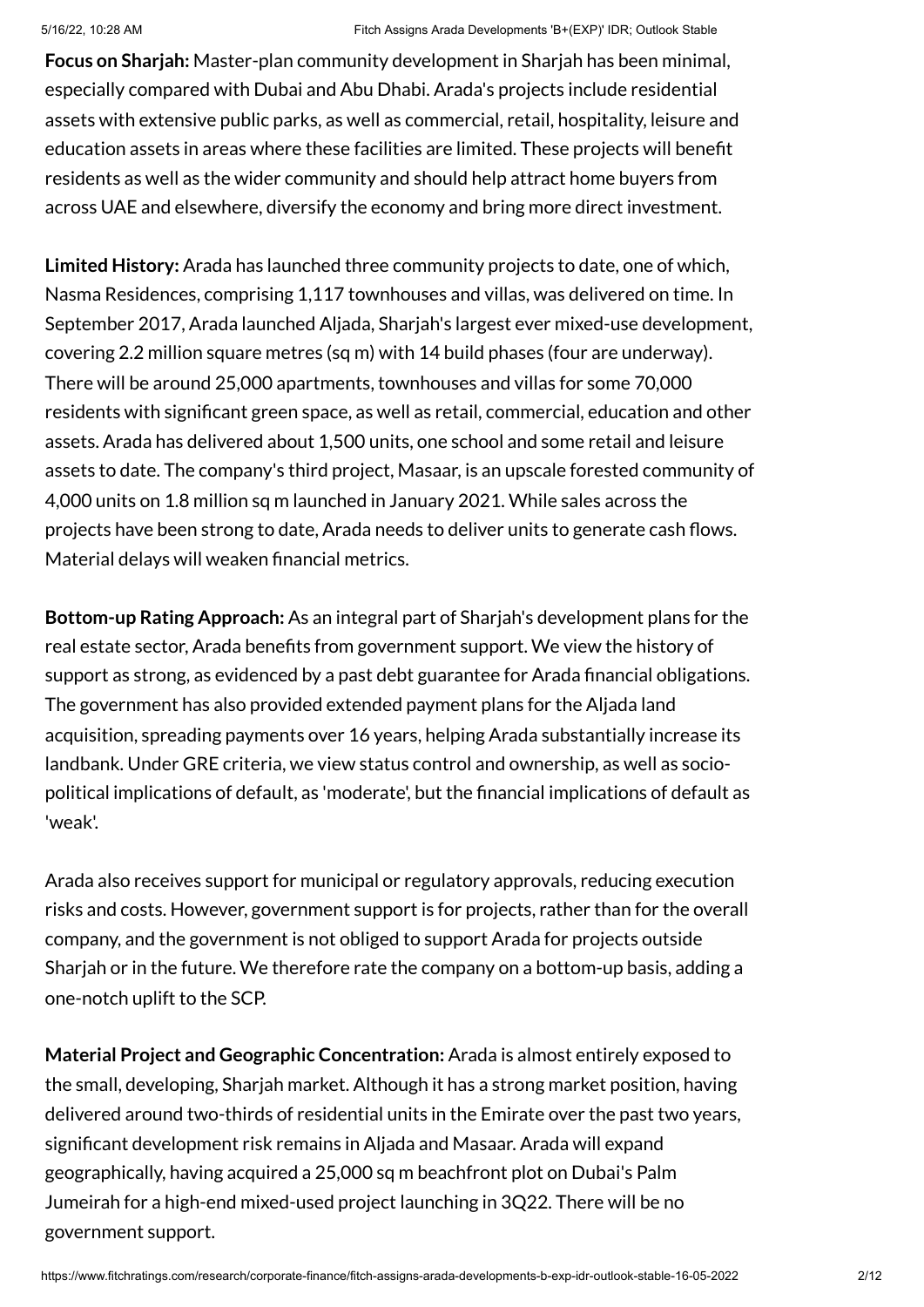Arada is small, especially compared with other UAE master-plan developers and while its market position in Sharjah is insulated by government support, competing outside of Sharjah will be challenging.

**Retail and Other Businesses Developing:** Arada intends to diversify its revenue by retaining projects' investment properties, which will generate recurring revenue. This will include retail and leisure assets, as well as schools and hotels that will be leased to operators. Arada owns several other businesses that will further diversify cash flows. Nonetheless, these will remain a small part of the business.

**Development Model Reduces Risk:** Unlike some UAE master builders, Arada was not granted land, but has mainly acquired it through deferred payments to reduce upfront costs. Arada aims to achieve minimum pre-sales of 60-65% before committing to construction (this has exceeded 75% to date) with about 25% of sales value collected, mainly through customer deposits (usually 10% of the purchase price). Buyers typically further pay based on building milestones with 70% collected when the unit is delivered. If a buyer defaults, Arada retains the payments and can then sell the unit.

Project contracts are lump sum and at a fixed price, and contractors must provide a performance bond of 10% of the contract sum. Unlike in Dubai, Sharjah developers are not legally required to use escrow accounts to manage project cash flows, but Arada uses them owing to banks' requirements. This will likely change once the planned sukuk is issued.

**Corporate Governance Weak:** As a private company, Arada has a comparatively weak corporate governance structure. The board comprises four members with no independents: the two shareholders, the CEO and one member who has been with the board since the company's founding. The company intends to develop and improve corporate governance, but this will take some time.

**Moderate Leverage Metrics:** As Arada is in a significant build-up phase, revenue and EBITDA at end-2021 were only AED1.29 billion (EUR334 million) and AED210 million (EUR54 million), respectively, and gross debt/EBITDA of 4.4x. The proposed sukuk will refinance all current debt (AED920 million), which is fully secured. Revenue is forecast to increase to AED2.2 billion, resulting in net debt/EBITDA of 4.4x, but only slowly reducing owing to the material building schedule. The average for the next four years is of 4.1x. We have treated government payables for the land as part of working capital.

Arada has an ESG credit relevance score of '4' for Governance Structure to reflect the structure of the board of directors, which is weak compared with many EMEA peers. The board comprises four members, including the two shareholders and the CEO with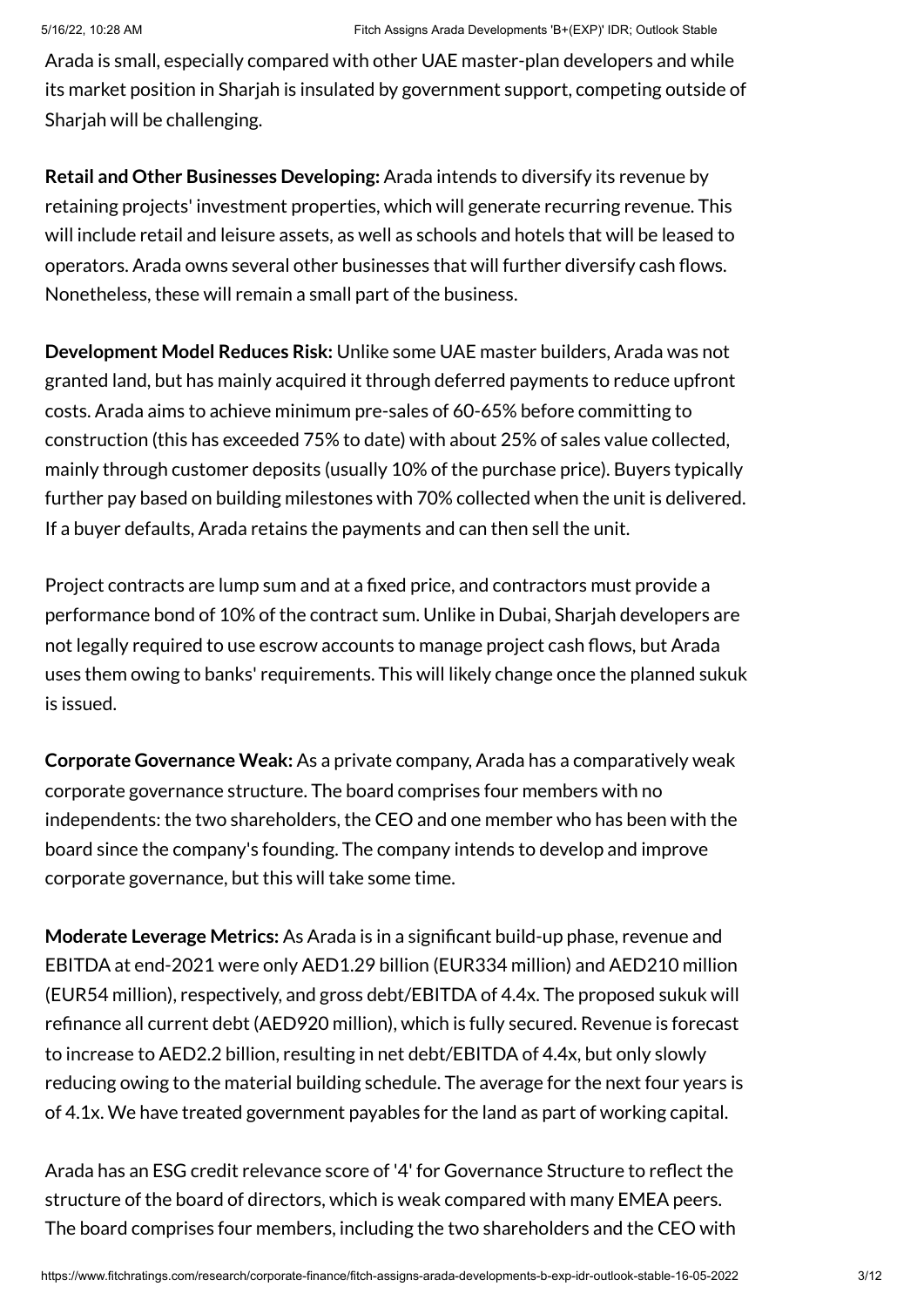no independents. All of the members sit on the four committees: audit, investment, remuneration and risk. The lack of an independent board has negative impact on the credit profile, and are relevant to the ratings in conjunction with other factors.

#### DERIVATION SUMMARY

Operating and regulatory environments vary significantly across EMEA, which limits comparability. Across Fitch's Housebuilder Navigator peers there are different risk profiles for different residential markets. In France, there is little upfront capital outlay for land, and purchaser deposits fund capex. In the UK and Spain, upfront land outlay and the bulk of the purchase price is paid upon completion. This is similar to UAE markets, although these tend to be more volatile than Western European markets.

Sharjah is smaller and less developed than Dubai or Abu Dhabi, but has experienced less volatility. There has also been limited community development in Sharjah, which is where Arada has a competitive advantage and is the rationale for Sharjah government support. Arada receives access to land through the government, which is critical in the UAE markets. However, outside of Sharjah, Arada competes with other UAE companies, including the much larger, established developers, such as Emaar (BBB-/Stable), Aldar and Damac.

As a community builder, the ability to compare Arada with other EMEA homebuilders is difficult, as they focus on building homes, with some mixed-use assets. There is some comparability with Emaar, a Dubai-based master-builder and one of the largest developers in UAE. Emaar is a conglomerate with significant recurring rents from malls, entertainment and hospitality assets and international operations. Emaar's revenue (through Emaar Developments) at end-2021 was AED15.6 billion, compared with a forecast AED2.2 billion at end-2022 for Arada, underlining the significant difference in magnitude. Emaar also has a strong international brand. However, Arada has a strong market position in Sharjah, which is protected through its relations with the government.

Arada is also smaller and less established than UK-based Castle UK Finco PLC (trading as Miller Homes, B+/Stable), or Spanish housebuilders AEDAS Homes, S.A., Neinor Homes S.A. and Via Celere Desarrollos Inmobiliarios, S.A. (all rated BB-/Stable). These companies all have relatively good geographic and project diversity compared with Arada, but do not have government support. Spanish and UK-based housebuilders' funding requirements are comparable, relying only on a small purchaser deposit (5%-10% for the UK and up to 20% for Spain) to fund land and development costs up to completion.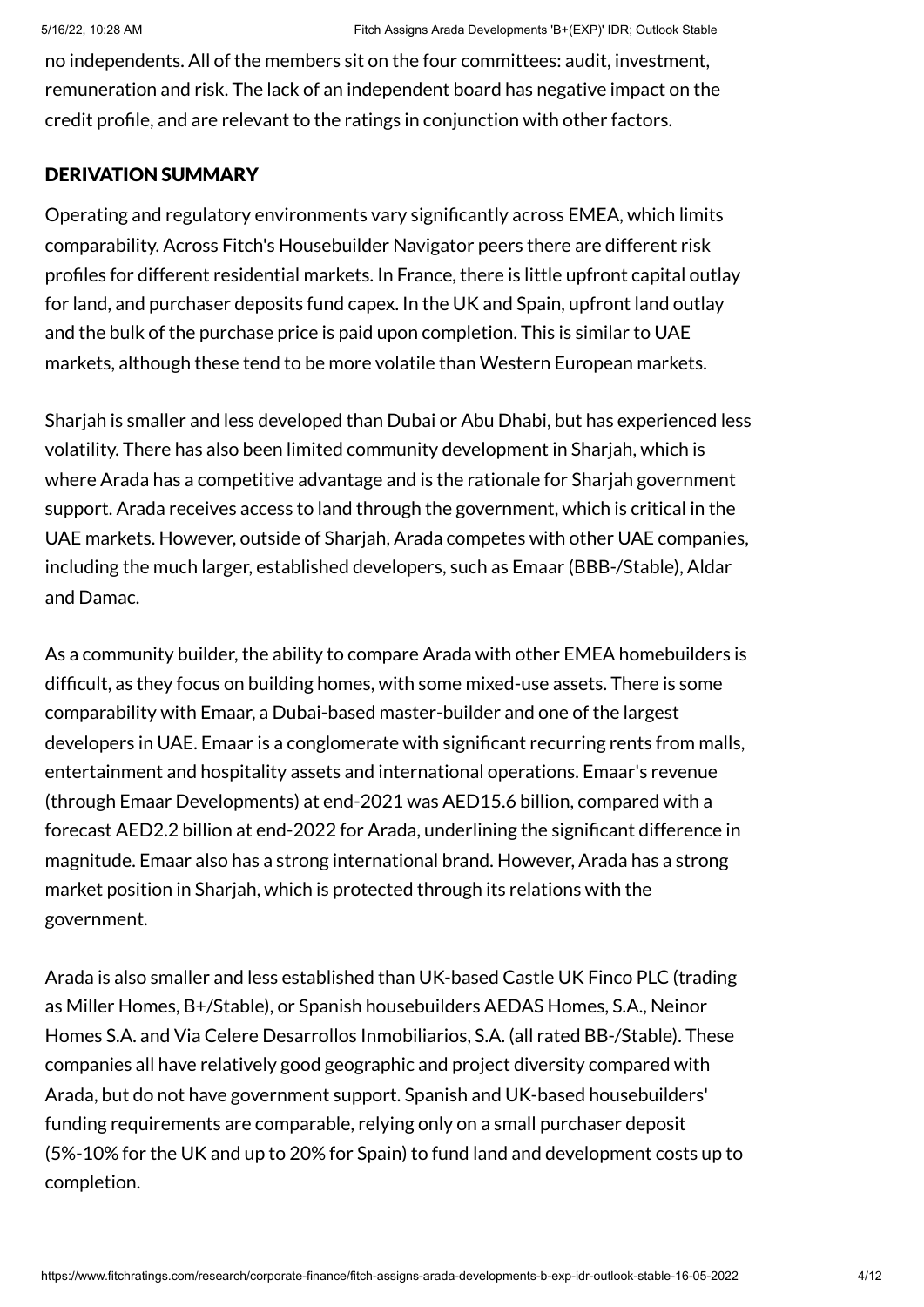Arada's leverage of 4.4x at end-2021 is similar to Miller Homes' 4.9x funds from operations (FFO) gross debt leverage, which has increased following Apollo's acquisition of the company. AEDAS has leverage of 3.2x, and similar to Via Celere's 5.0x. Neinor's FFO gross leverage is around 6.0x, but this includes debt attributed to the company's growing build-to-rent portfolio.

#### KEY ASSUMPTIONS

Substantial new project launches in 2022-2025 yield revenue growth of 32.6% yoy

Stable EBITDA margin at 18.5%

Issuance of the planned benchmark-size sukuk instrument in 2022 and further funds raised in 2023-2024

Dividend pay-out of AED250 million on average for 2023-24

#### RATING SENSITIVITIES

**Factors that could, individually or collectively, lead to positive rating action/upgrade:**

Positive free cash flow (FCF) generation on a sustained basis

Sustained improvement in the financial metrics leading to gross debt/EBITDA below 3.5x

Improved corporate governance structure

Reduced execution risk

Improved liquidity position

**Factors that could, individually or collectively, lead to negative rating action/downgrade:**

Change in government support, weakening Arada's business and financial profiles

Gross debt/EBITDA above 4.5x

Liquidity score sustained below 1x

Negative FCF on a sustained basis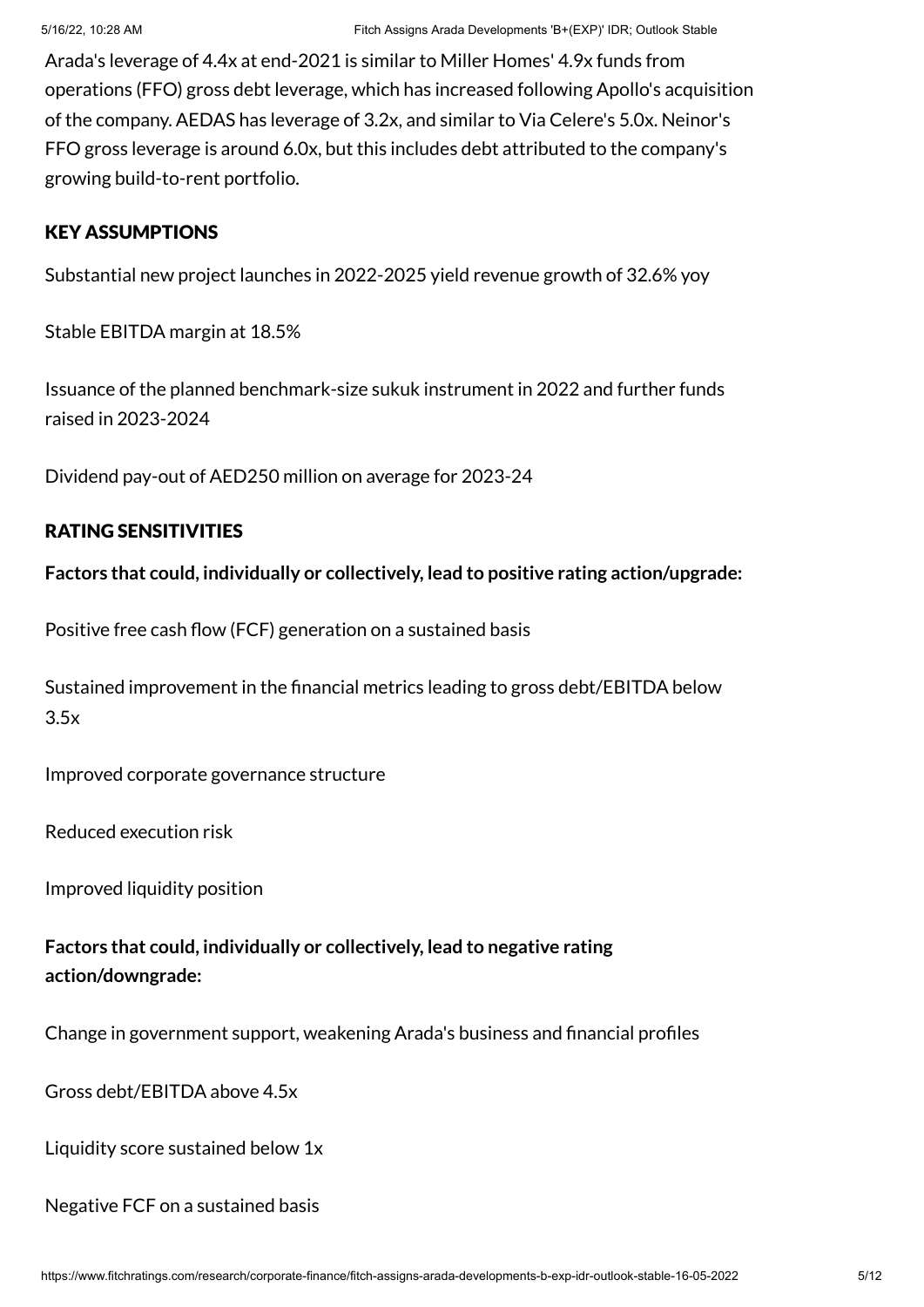Overall softening of Sharjah's real estate market resulting in low pre-sales levels and delayed project launches

#### BEST/WORST CASE RATING SCENARIO

International scale credit ratings of Non-Financial Corporate issuers have a best-case rating upgrade scenario (defined as the 99th percentile of rating transitions, measured in a positive direction) of three notches over a three-year rating horizon; and a worstcase rating downgrade scenario (defined as the 99th percentile of rating transitions, measured in a negative direction) of four notches over three years. The complete span of best- and worst-case scenario credit ratings for all rating categories ranges from 'AAA' to 'D'. Best- and worst-case scenario credit ratings are based on historical performance. For more information about the methodology used to determine sectorspecific best- and worst-case scenario credit ratings, visit <https://www.fitchratings.com/site/re/10111579>.

## LIQUIDITY AND DEBT STRUCTURE

**Weak Liquidity:** As of 31 December 2021, the company had AED470 million of cash on the balance sheet, which sufficiently covered AED462 million of short-term bank debt due in 2022. The company does not have a liquidity facility. All debt is currently secured by mortgages, or in some cases receivables or other assets. The planned sukuk will refinance all the group's debt, improving the company's debt profile, as there will be no short-term debt with only the sukuk in place. Nevertheless, consistent negative FCF, reflecting significant working capital outflows as the company develops, mean the company's liquidity ratio will be below 1.0x.

#### ISSUER PROFILE

Arada is a master-plan community developer currently focusing on the Emirate of Shariah, UAE.

#### DATE OF RELEVANT COMMITTEE

12 May 2022

# REFERENCES FOR SUBSTANTIALLY MATERIAL SOURCE CITED AS KEY DRIVER OF RATING

The principal sources of information used in the analysis are described in the Applicable Criteria.

#### ESG CONSIDERATIONS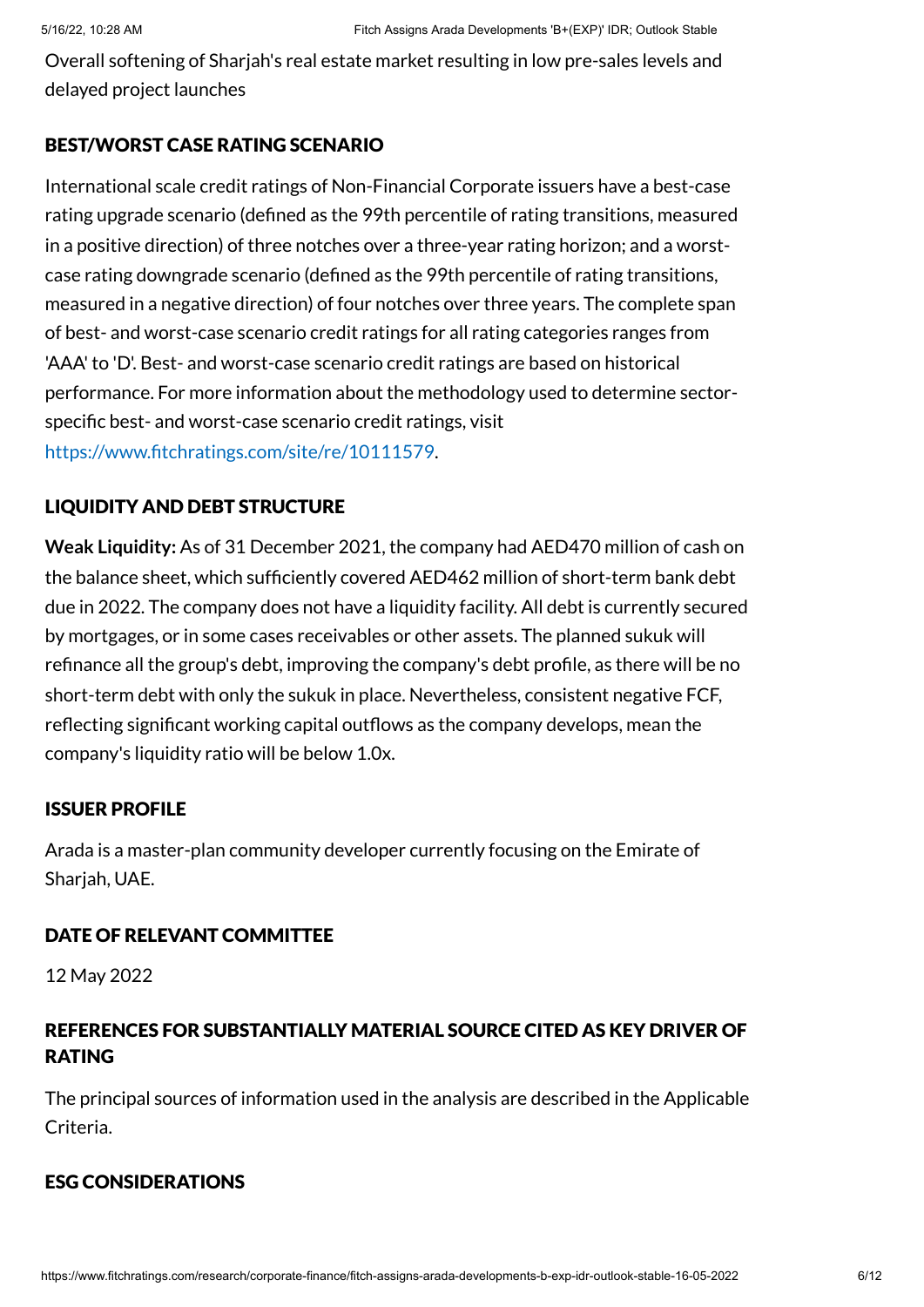Arada Developments LLC has an ESG Relevance Score of '4' for Governance Structure due to the weak structure of the board of directors compared with many EMEA peers. The board comprises four members, including the two shareholders and the CEO with no independents. All of the members sit on the four committees: audit, investment, remuneration and risk. The lack of an independent board has a negative impact on the credit profile, and is relevant to the rating[s] in conjunction with other factors.

Unless otherwise disclosed in this section, the highest level of ESG credit relevance is a score of '3'. This means ESG issues are credit-neutral or have only a minimal credit impact on the entity, either due to their nature or the way in which they are being managed by the entity. For more information on Fitch's ESG Relevance Scores, visit [www.fitchratings.com/esg](http://www.fitchratings.com/esg)

#### RATING ACTIONS

| <b>ENTITY/DEBT <math>\div</math></b>            | <b>RATING <math>\div</math></b> |                               |  |
|-------------------------------------------------|---------------------------------|-------------------------------|--|
| Arada Developments LLC                          | LT IDR                          | B+(EXP) Rating Outlook Stable |  |
|                                                 | <b>Expected Rating</b>          |                               |  |
| <b>VIEW ADDITIONAL RATING DETAILS</b>           |                                 |                               |  |
| <b>FITCH RATINGS ANALYSTS</b>                   |                                 |                               |  |
| <b>Bram Cartmell</b>                            |                                 |                               |  |
| <b>Senior Director</b>                          |                                 |                               |  |
| <b>Primary Rating Analyst</b>                   |                                 |                               |  |
| +44 20 3530 1874                                |                                 |                               |  |
| bram.cartmell@fitchratings.com                  |                                 |                               |  |
| <b>Fitch Ratings Ltd</b>                        |                                 |                               |  |
| 30 North Colonnade, Canary Wharf London E14 5GN |                                 |                               |  |
| Samer Haydar                                    |                                 |                               |  |
| <b>Director</b>                                 |                                 |                               |  |
| Cacandam: Dating Analyst                        |                                 |                               |  |

Secondary Rating Analyst +971 4 424 1240 samer.haydar@fitchratings.com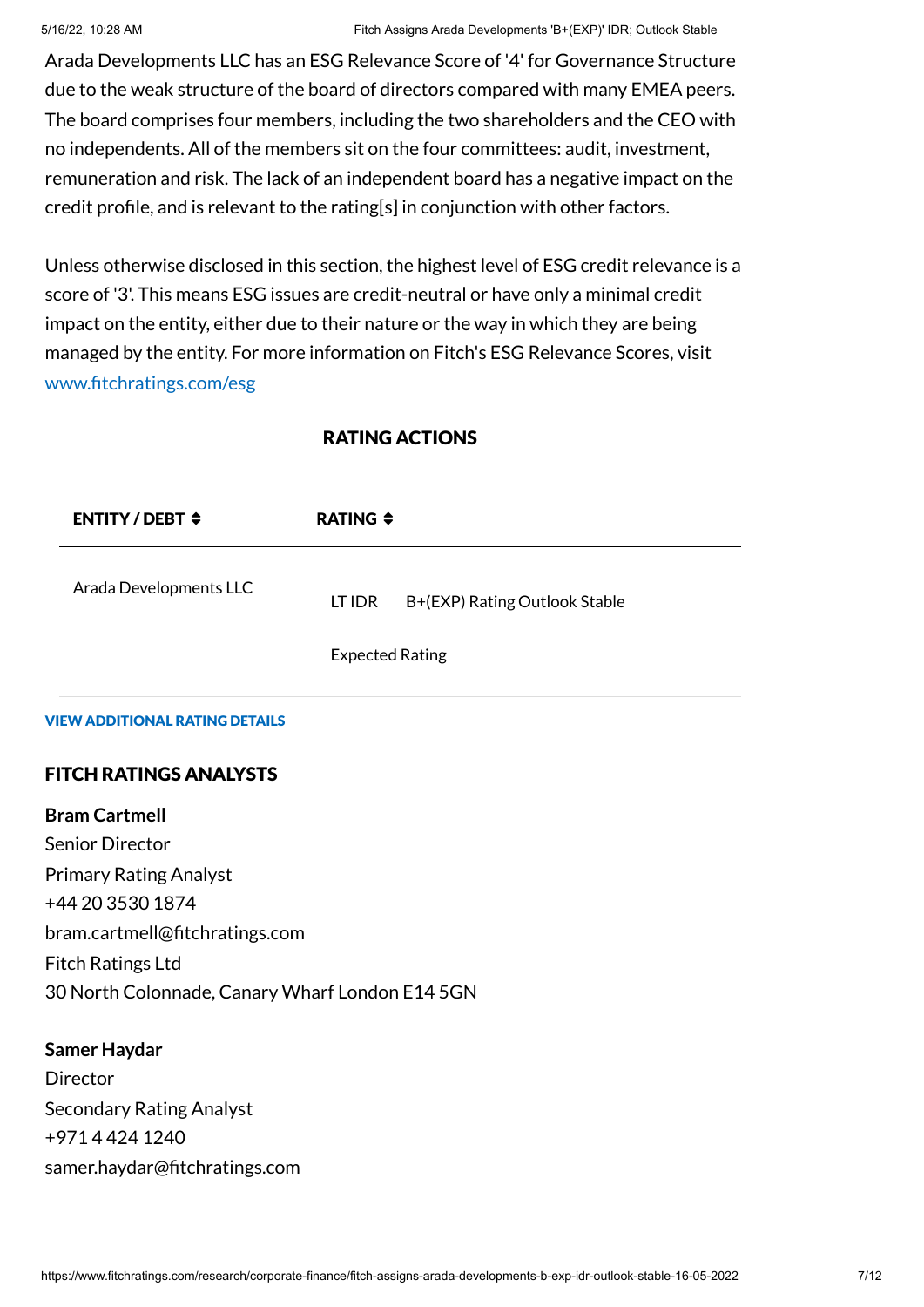**John Hatton** Managing Director Committee Chairperson +44 20 3530 1061 john.hatton@fitchratings.com

#### MEDIA CONTACTS

**Tahmina Pinnington-Mannan** London +44 20 3530 1128 tahmina.p-mannan@thefitchgroup.com

Additional information is available on [www.fitchratings.com](http://www.fitchratings.com/)

#### PARTICIPATION STATUS

The rated entity (and/or its agents) or, in the case of structured finance, one or more of the transaction parties participated in the rating process except that the following issuer(s), if any, did not participate in the rating process, or provide additional information, beyond the issuer's available public disclosure.

#### APPLICABLE CRITERIA

[Government-Related Entities](https://www.fitchratings.com/research/international-public-finance/government-related-entities-rating-criteria-30-09-2020) Rating Criteria (pub. 30 Sep 2020) Corporates Recovery Ratings and Instrument [Ratings Criteria](https://www.fitchratings.com/research/corporate-finance/corporates-recovery-ratings-instrument-ratings-criteria-09-04-2021) (pub. 09 Apr 2021) (including rating assumption sensitivity) Corporate Rating Criteria (pub. 15 Oct 2021) (including rating [assumption](https://www.fitchratings.com/research/corporate-finance/corporate-rating-criteria-15-10-2021) sensitivity) Sector Navigators - [Addendum](https://www.fitchratings.com/research/corporate-finance/sector-navigators-addendum-to-corporate-rating-criteria-15-10-2021) to the Corporate Rating Criteria (pub. 15 Oct 2021)

#### APPLICABLE MODELS

Numbers in parentheses accompanying applicable model(s) contain hyperlinks to criteria providing description of model(s).

Corporate Monitoring & Forecasting Model (COMFORT Model), v8.0.2 ([1\)](https://www.fitchratings.com/research/corporate-finance/corporate-rating-criteria-15-10-2021)

#### ADDITIONAL DISCLOSURES

[Dodd-Frank](https://www.fitchratings.com/research/corporate-finance/fitch-assigns-arada-developments-b-exp-idr-outlook-stable-16-05-2022/dodd-frank-disclosure) Rating Information Disclosure Form Solicitation Status [Endorsement](#page-10-0) Policy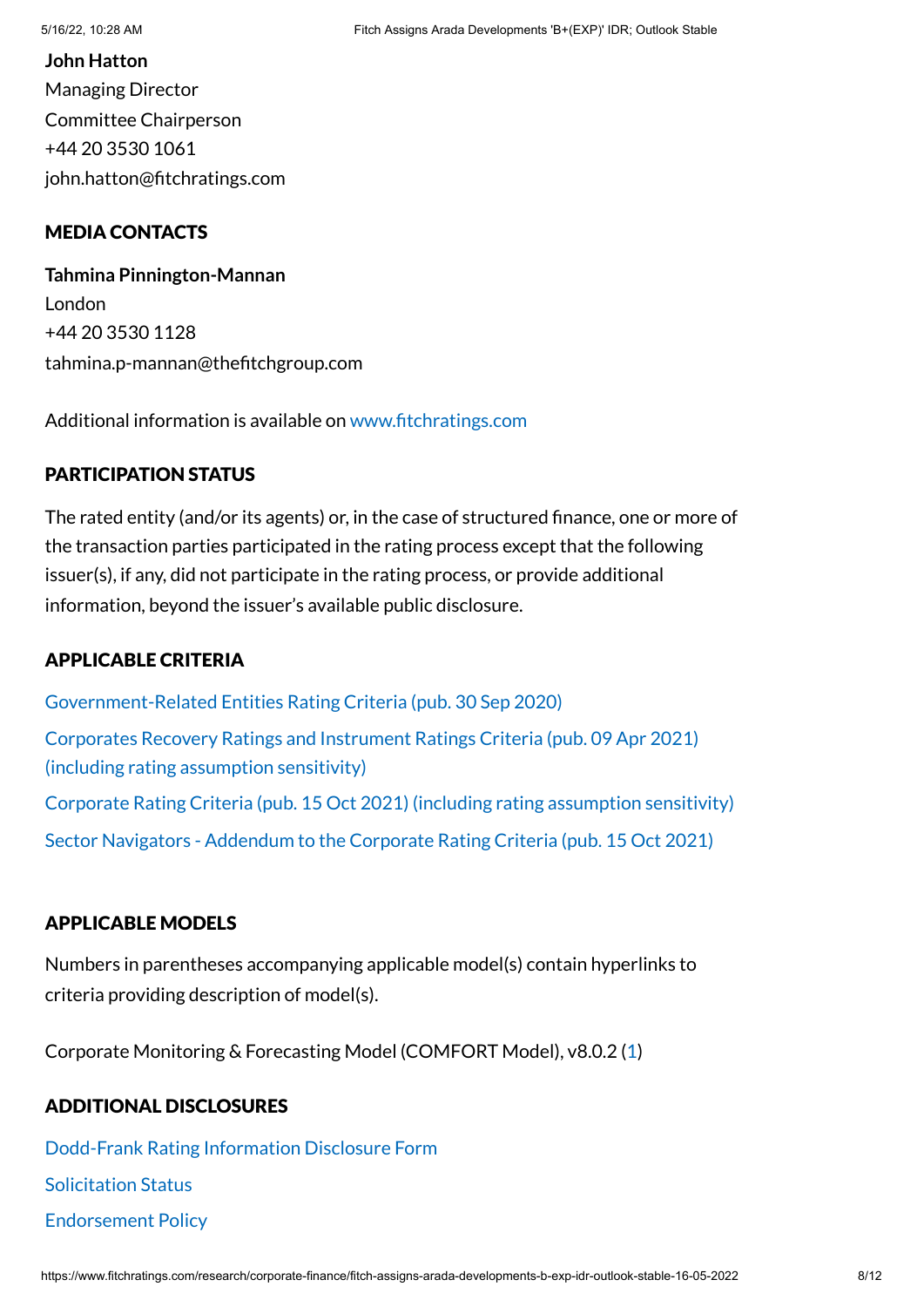#### ENDORSEMENT STATUS

Arada Developments LLC -

#### DISCLAIMER & DISCLOSURES

All Fitch Ratings (Fitch) credit ratings are subject to certain limitations and disclaimers. Please read these limitations and disclaimers by following this link:

[https://www.fitchratings.com/understandingcreditratings](https://www.fitchratings.com/UNDERSTANDINGCREDITRATINGS). In addition, the following [https://www.fitchratings.com/rating-definitions-document](https://www.fitchratings.com/RATING-DEFINITIONS-DOCUMENT) details Fitch's rating definitions for each rating scale and rating categories, including definitions relating to default. Published ratings, criteria, and methodologies are available from this site at all times. Fitch's code of conduct, confidentiality, conflicts of interest, affiliate firewall, compliance, and other relevant policies and procedures are also available from the Code of Conduct section of this site. Directors and shareholders' relevant interests are available at [https://www.fitchratings.com/site/regulatory](https://www.fitchratings.com/SITE/REGULATORY). Fitch may have provided another permissible or ancillary service to the rated entity or its related third parties. Details of permissible or ancillary service(s) for which the lead analyst is based in an ESMA- or FCA-registered Fitch Ratings company (or branch of such a company) can be found on the entity summary page for this issuer on the Fitch Ratings website.

In issuing and maintaining its ratings and in making other reports (including forecast information), Fitch relies on factual information it receives from issuers and underwriters and from other sources Fitch believes to be credible. Fitch conducts a reasonable investigation of the factual information relied upon by it in accordance with its ratings methodology, and obtains reasonable verification of that information from independent sources, to the extent such sources are available for a given security or in a given jurisdiction. The manner of Fitch's factual investigation and the scope of the thirdparty verification it obtains will vary depending on the nature of the rated security and its issuer, the requirements and practices in the jurisdiction in which the rated security is offered and sold and/or the issuer is located, the availability and nature of relevant public information, access to the management of the issuer and its advisers, the availability of pre-existing third-party verifications such as audit reports, agreed-upon procedures letters, appraisals, actuarial reports, engineering reports, legal opinions and other reports provided by third parties, the availability of independent and competent third- party verification sources with respect to the particular security or in the particular jurisdiction of the issuer, and a variety of other factors. Users of Fitch's ratings and reports should understand that neither an enhanced factual investigation nor any third-party verification can ensure that all of the information Fitch relies on in connection with a rating or a report will be accurate and complete. Ultimately, the issuer and its advisers are responsible for the accuracy of the information they provide to Fitch and to the market in offering documents and other reports. In issuing its ratings and its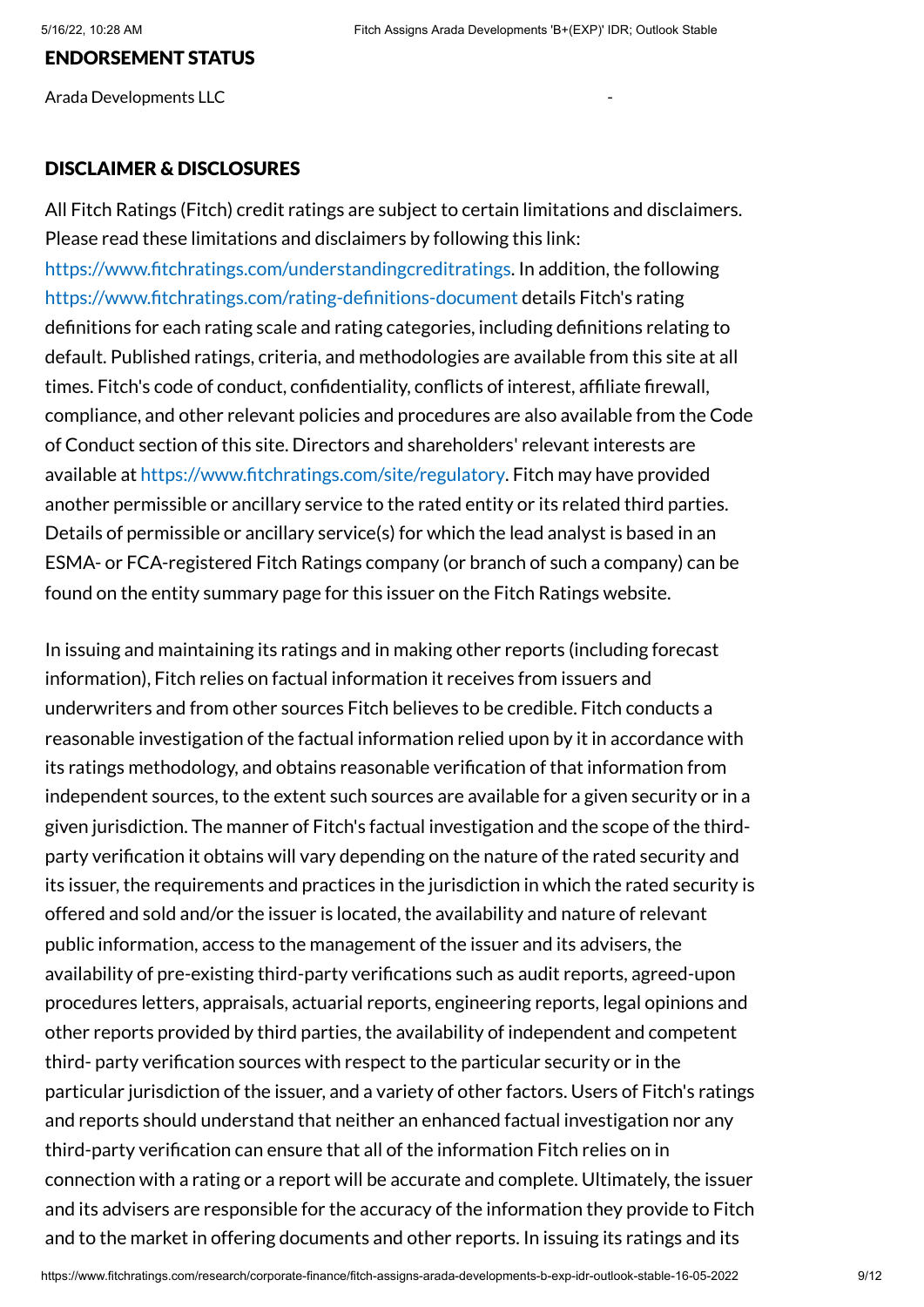reports, Fitch must rely on the work of experts, including independent auditors with respect to financial statements and attorneys with respect to legal and tax matters. Further, ratings and forecasts of financial and other information are inherently forwardlooking and embody assumptions and predictions about future events that by their nature cannot be verified as facts. As a result, despite any verification of current facts, ratings and forecasts can be affected by future events or conditions that were not anticipated at the time a rating or forecast was issued or affirmed.

The information in this report is provided "as is" without any representation or warranty of any kind, and Fitch does not represent or warrant that the report or any of its contents will meet any of the requirements of a recipient of the report. A Fitch rating is an opinion as to the creditworthiness of a security. This opinion and reports made by Fitch are based on established criteria and methodologies that Fitch is continuously evaluating and updating. Therefore, ratings and reports are the collective work product of Fitch and no individual, or group of individuals, is solely responsible for a rating or a report. The rating does not address the risk of loss due to risks other than credit risk, unless such risk is specifically mentioned. Fitch is not engaged in the offer or sale of any security. All Fitch reports have shared authorship. Individuals identified in a Fitch report were involved in, but are not solely responsible for, the opinions stated therein. The individuals are named for contact purposes only. A report providing a Fitch rating is neither a prospectus nor a substitute for the information assembled, verified and presented to investors by the issuer and its agents in connection with the sale of the securities. Ratings may be changed or withdrawn at any time for any reason in the sole discretion of Fitch. Fitch does not provide investment advice of any sort. Ratings are not a recommendation to buy, sell, or hold any security. Ratings do not comment on the adequacy of market price, the suitability of any security for a particular investor, or the tax-exempt nature or taxability of payments made in respect to any security. Fitch receives fees from issuers, insurers, guarantors, other obligors, and underwriters for rating securities. Such fees generally vary from US\$1,000 to US\$750,000 (or the applicable currency equivalent) per issue. In certain cases, Fitch will rate all or a number of issues issued by a particular issuer, or insured or guaranteed by a particular insurer or guarantor, for a single annual fee. Such fees are expected to vary from US\$10,000 to US\$1,500,000 (or the applicable currency equivalent). The assignment, publication, or dissemination of a rating by Fitch shall not constitute a consent by Fitch to use its name as an expert in connection with any registration statement filed under the United States securities laws, the Financial Services and Markets Act of 2000 of the United Kingdom, or the securities laws of any particular jurisdiction. Due to the relative efficiency of electronic publishing and distribution, Fitch research may be available to electronic subscribers up to three days earlier than to print subscribers.